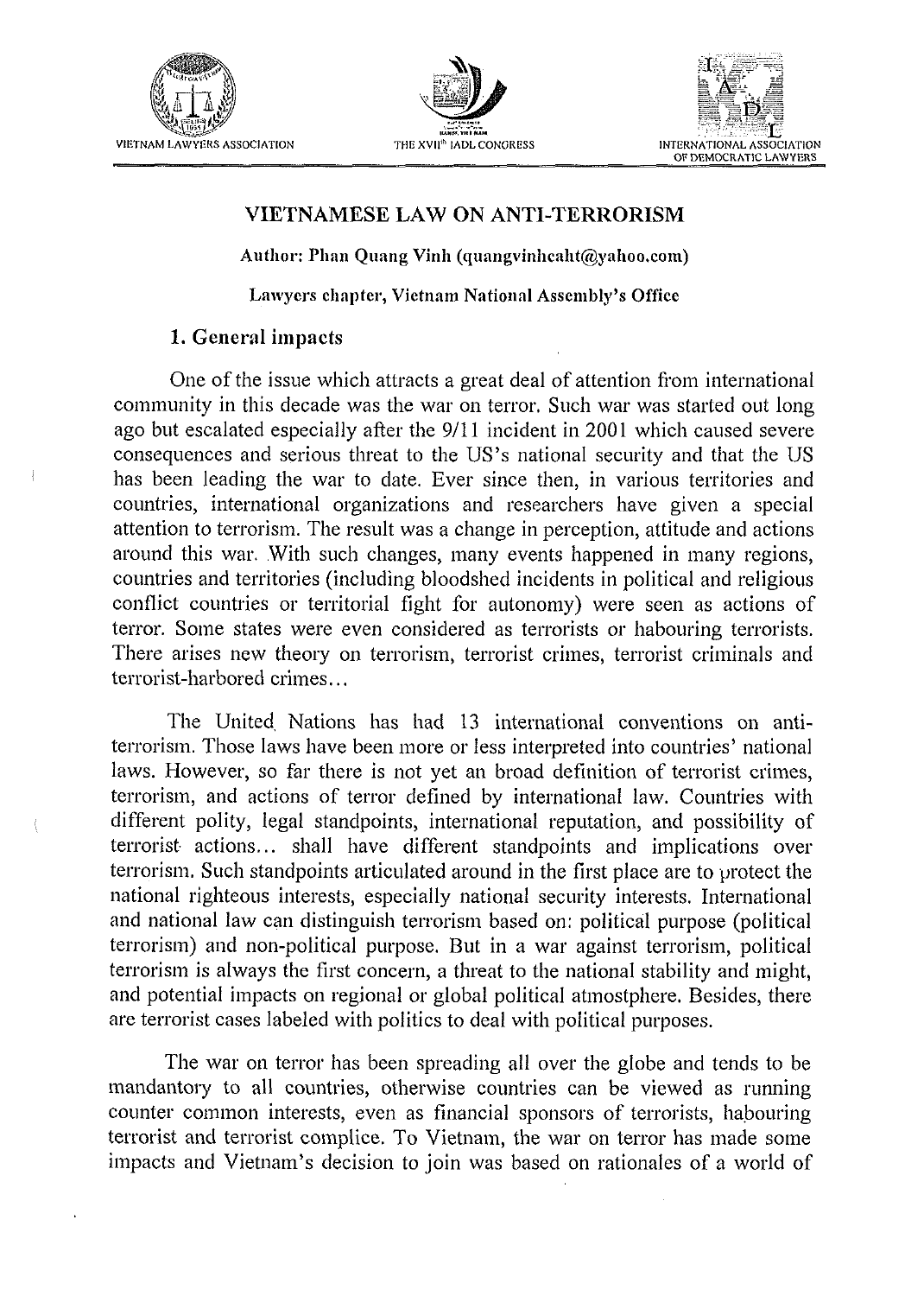





peace and progress. In reality, there are no incidents in Vietnam found to be ia case of terrorism, but there are some people arrested by Vietnamese police authorities for suspects of terrorist conspiracies.

# *2. Vietnam's standpoints*

Vietnam reserves a manner of hamonised, humanistic foreign relations, and peace loving which are forged over thousands of years in history. The Government of Vietnam vehemently refutes and opposes all action of terrorist nature and taking terrorism as a way to handle social and political differences. Vietnam considers terrorism a potential threat to peace, security and stability in the world at the moment. Vietnam proactively joins the struggle against all actions of terror. Vietnam also strictly observes its duties as committed in antiterrorism international conventions to which Vietnam is a signatory.

Vietnam has made its statement against taking terrorism as a way to intervene into internal affairs of countries. Counter-terrorism must respect the UN Charter and fundamental principle of international laws, national sovereignty and the desire for peace, stability and development of the humanity. Vietnam strongly opposes the use of terrorism to pose threats and attacks into other countries' internal affairs, while condemning the use or threat of weapon of mass destruction and mass killing, and nuclear weapon in the first place to initiate terrorist activities or under the name of terrorism.

In response to the terrorist incidents happened in the world and some terrorist attempts in Vietnam, Vietnam has made clear expression that it strongly opposes all terrorist activities and activities targeting national security, and attempts to intervene and violate national sovereignty. Vietnam considers terrorism as a crime, and the position on this crime is consistently expressed in the common sense against all kind of crimes. This opinion is reflected in a'll resolutions and documents of the Communist party of Vietnam and the national laws of Vietnam which are: safeguarding national security, political stability, suppress all attempts and actions of intervening into national affairs, violating national sovereignty, preventing all type of crimes, social problems and maintaining social order.

Vietnam has neither developed a definition of terrorism, but listed the socalled terrorist actions. Terrorism is viewed as a complicated concept which is still being debated at international level, and appears hard to come to any world commonly accepted definition. Although most countries approve anti-terrorism, "*they have not been able to agree on what terrorism is, or all understand what it*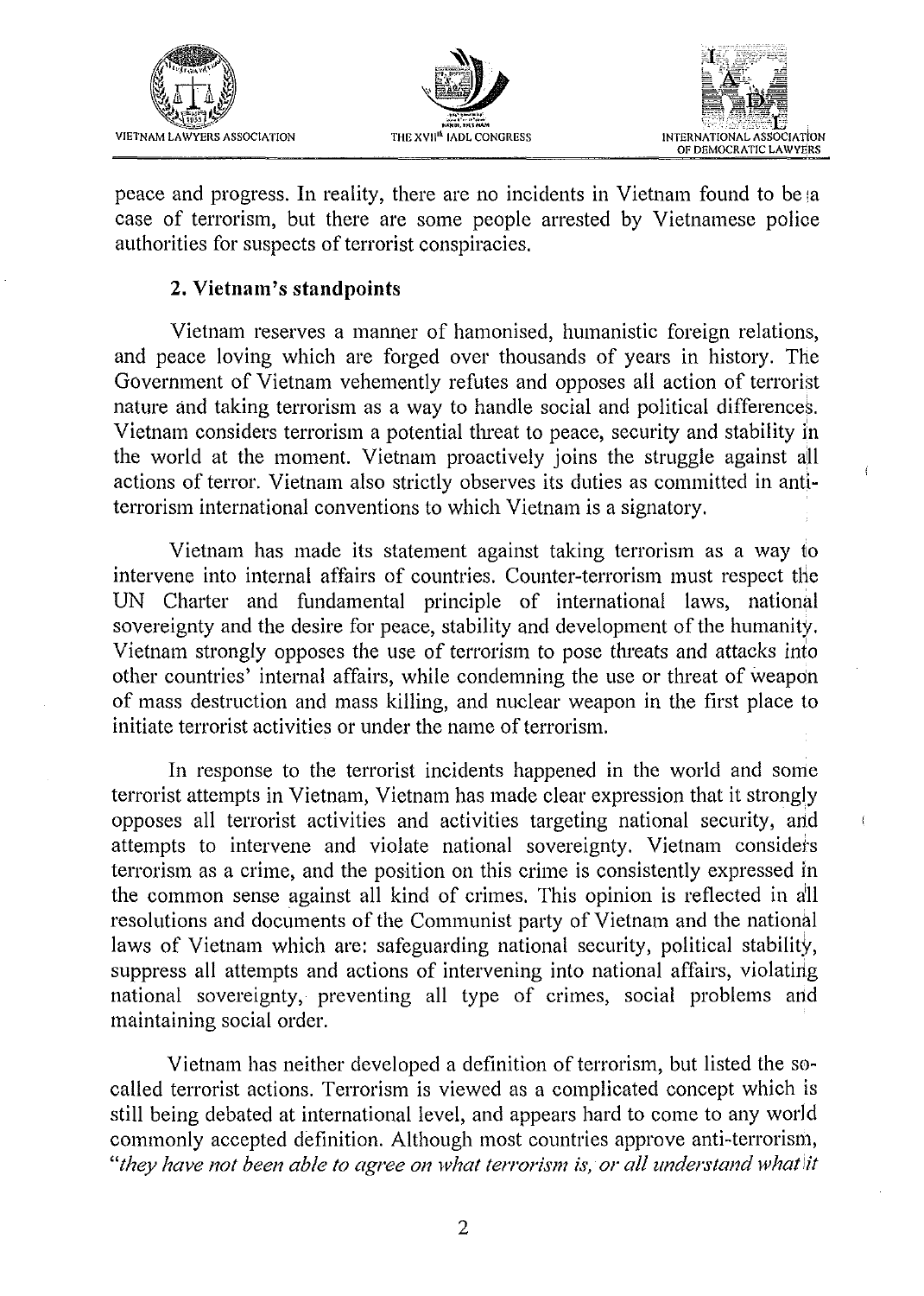





means terrorism they just can speak it out - therefore, there are people who said they are against terrorism, but act just like terrorists"  $<sup>(1)</sup>$ .</sup>

### 3. Vietnamese law on terrorism

The provisions for terrorism have been mentioned for long in Vietnam and continue to be upgraded, perfected and they are the legal basis for investigations, prosecutions and judgment of terrorist, and for cooperation in defense and anti-terrorism.

Article 84 of the Criminal Code of the Socialist Republic of Vietnam was approved in 1999 and is the highest legal document which regulates terrorism. The law has defined terrorism as follows:

"1. Any person who goes against the people's government and pose threat to the life cadre, state employees or citizens, shall be subject to punishment of  $2$  to  $20$  years in imprisonment, life or death sentence.

2. Violations relate to physical and health conditions shall face 5 to 15 years in imprisonment.

3. Violation in the case of posing threats to human life or other behaviours with mental threat shall face punishment of 2 to 7 years in imprisonment.

4. Foreign terrorists who obstruct the international relations of the Socialist republic of Vietnam shall be subject to punishments under this Article."

Therefore, according to the standpoint of the law of Vietnam, terrorism is violent acts intended to destroy the life and physical health of people (or other mental threats), going against people's government. Terrorism is also seen as one of those acts which obstruct foreign relations of the Socialist Republic of Vietnam. Other violent activities which infringe the life, health, freedom and property of individuals and organizations for the purpose of mental threatening, forcing organizations and individuals to do or not to do something as required by the individual terrorists or the terrorist organisation .... though are not mentioned in details in criminal law of Vietnam, but shall be criminally punished, and in some cases, following specific provisions, can be seen as guiltincreased evidence.

 $\cdot$ 

<sup>&</sup>lt;sup>(1)</sup> Nam Hồng, Quang Lợi, Lê Duy Hòa, Terrorism and counterterrorism (reference book) Volume 3 - a infinite war, Labour publisher, Hanoi, 2003, p. 130.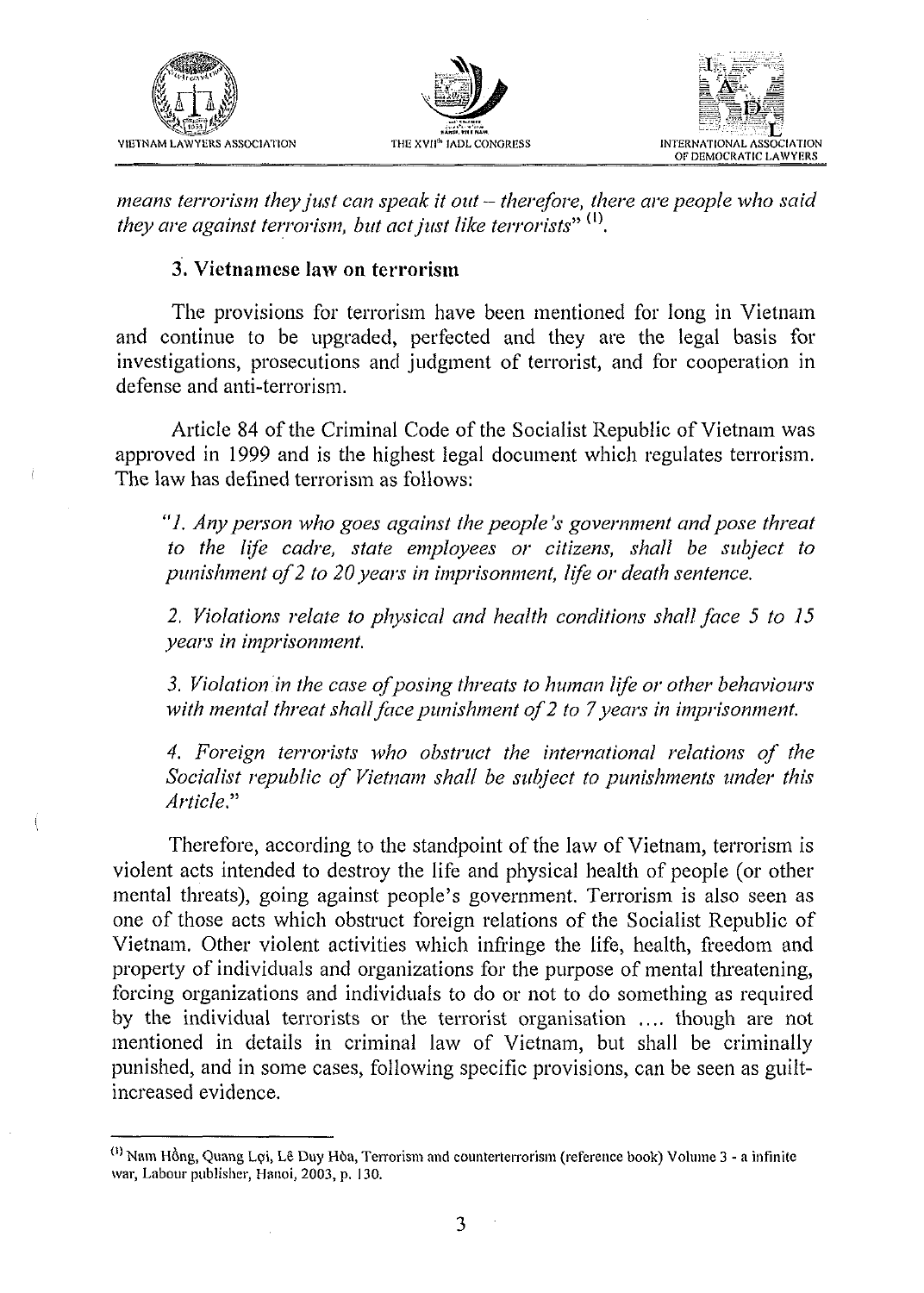





On 15 November 2007, the Prime Minister of the Socialist Republic of Vietnam has issues instructive No. 25/2007/CT-TTg on the anti-terrorism and prevention in the new context. Under the instructive, terrorism is seen as actions of individuals and organizations in and outside the country to use explosives, weapons and hazards, information technologies to attack government offices, foreign offices in Vietnam, and to conduct assassinations, take hostages, control people or vehicles, destroy public facilities and premise of national security, pose threats to public orders, human lives, assets, mental conditions of cadres, citizens, foreign interests in Vietnam, against people's governments, threats to national security, and obstructions to foreign relations of the State of Vietnam.

Therefore, understanding about terrorism under the current context has been broadened as compared with that of Article 84. Apart from public terrorism, international terrorism, there are other behaviours against the State. Vietnamese legal researchers and legislators are proposing new laws on antiterrorism.

The National Assembly has agreed to put into the agenda of law an'd legislation during the XIIth Session a Law on Anti-terrorism and Prevention. Details of such Law shall provide for:

+ Definition of Anti-terrorism;

+ Action of terrorism;

+ Terrorism prevention measures:

+ Anti-terrorism measures:

+ Resource mobilisation for prevention and fight against terrorism;

+ Duties of government agencies, organizations and individuals in tlie fight against terrorism;

+ International cooperation on Anti-terrorism.

Most recently, when the NA debated amendments to the 1999 Criminal Code, the Government of Vietnam has made a proposal to amend the Article on terrorism.

According to the new proposed amendments by the government to the NA terrorism be switched fiom the Chapter of national security violations to public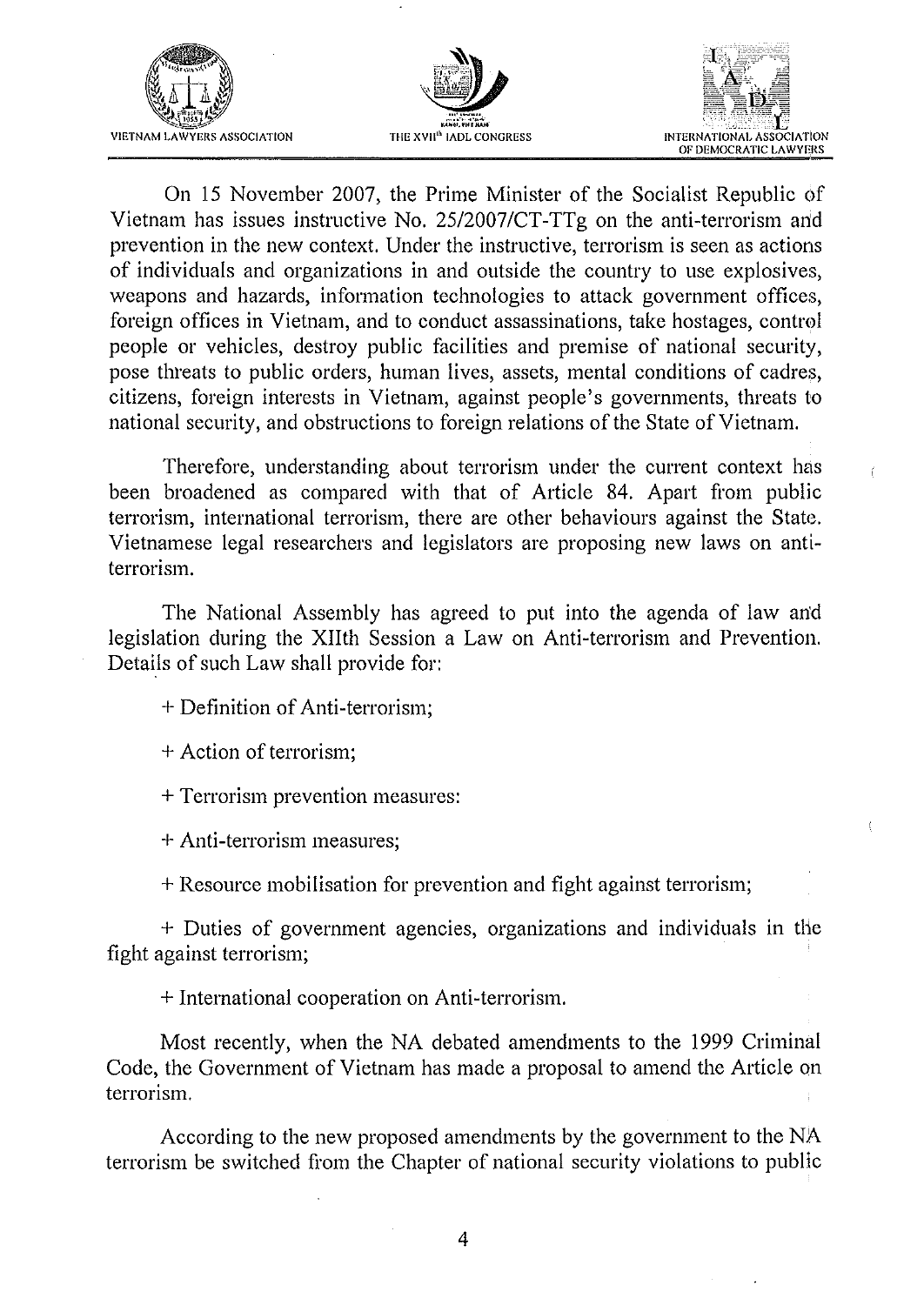





order and public safety, and that the purpose of terrorism is "to cause public frustration or force the government or international organisation do or not do some certain things". At the same time, the acts of terrorism are also broadened to include:

+ Infringement on the life of others or destruction of national security facilities and systems, and other national infrastructure;

+ Infringement on body freedom, physical health, property, destruction of public facilities and facilities of national security, and other nationally ranked infrastructure;

+ Threats to do one of the above-mentioned behaviours;

+ Provoke others to do one of the three above-mentioned behaviours.

When it was debated by the National Assembly, the NA members showed a great concern and proposed three options:

+ Option 1: There are two separate regulations on terrorism in the 2 chapters mentioned above. One is to keep terrorism under the Chapter of violations of national security, and changed the name to "Terrorist crime" against people's government". Two is to add "Terrorist crimes" under the Chapter of public order and safety as follows:

# "Article 230a, Terrorist crime

1. Any person intends to cause public frustration or force the government or international organizations to do or not to do something which can pose threat to human lives or destroy national infrastructure and security facilities. and other nationally-ranked infrastructure, shall face punishment of 2 to 20 years in imprisonment, life or death sentence.

2. Violations to physical health, bodies, property or illegal possessions of property, causing destruction to national security facilities and nationally-ranked infrastructure, shall face punishment of 5 to 15 years in imprisonment.

3. Violations in the attempt to do one of the behaviours mentioned in the clause 1 and 2 of this Article, shall face punishment from 2 to 7 years in imprisonment.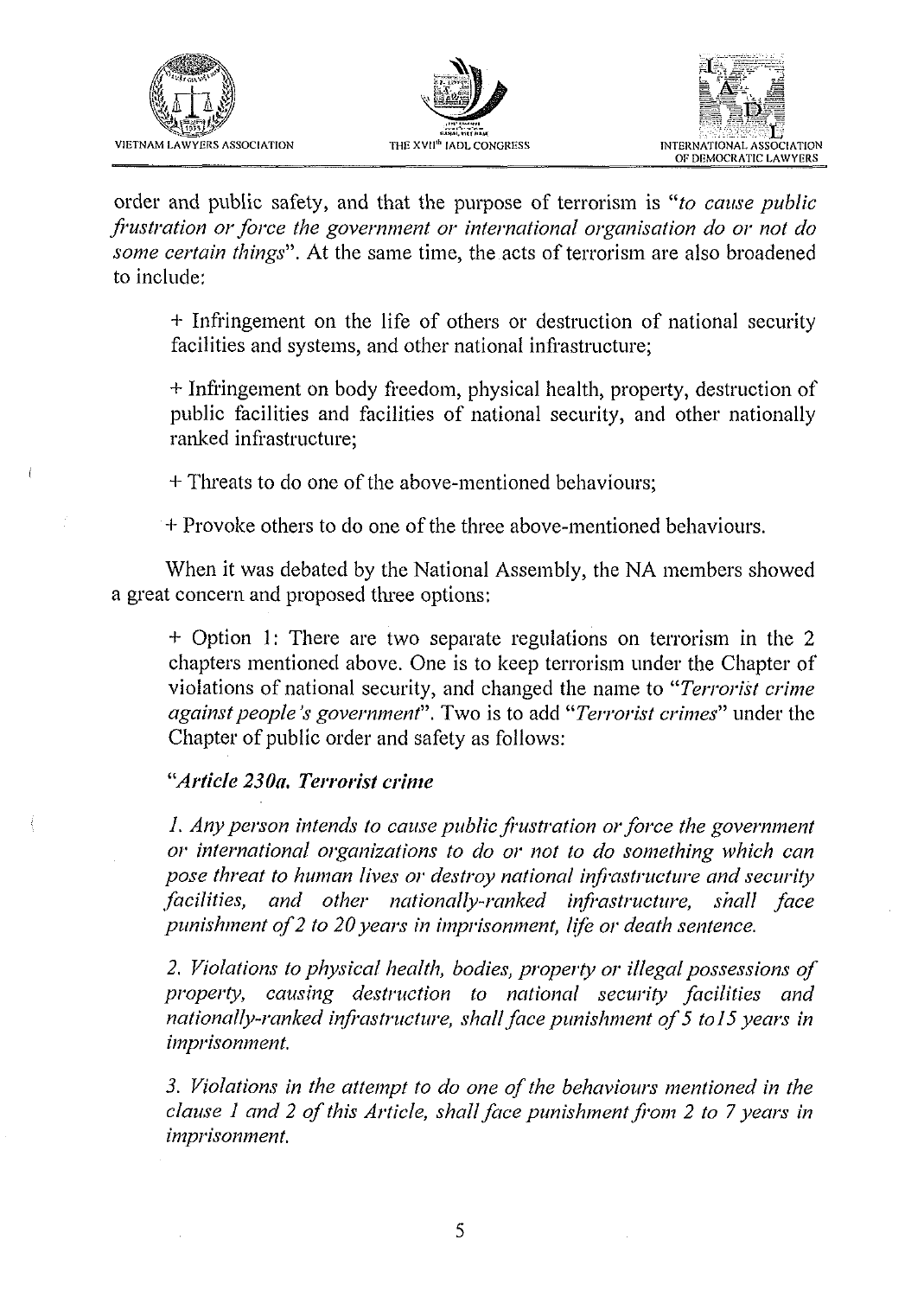





*4. Violations in the course of provoking to do one of the behaviouts mentioned in the clause* 1, *2 and* **3** *of this Article, shall face punishment fiom I to 5 years in imprisonment.* 

*5. Violators may be denied citizenship from 1 to 5 years, put under house arrest and travel prohibition, confiscation a part of or all assets.*"

+ Option 2: No changes be made, all provisions are kept unchanged in the current criminal code. When the Law on anti-terrorism and prevention has been approved, the Criminal code shall be changed accordingly.

+ Option 3: A proposal to make a separate chapter on terrorist crimes.

Based on rationales of the explanation, adjustments and changes to the draft amendments to the Criminal code, the NA's Standing Committee observes hat definition of terrorism under the current Criminal code is narrow to the purpose, targets, and behaviours of terrorism, while international conventions on terrorism to which Vietnam has ratified have placed terrorism in relation to many other dangerous crimes such as drug trafficking, human trafficking, money laundering with broad areas of regulations... a regulation on terrorism is to ensure not to affect criminal regulations in the prosecution of terrorist acts against people's government, and to response to the needs of anti-terrorism in the new situation as well as enable international cooperation in anti-terrorism. Regulations on terrorism under the current Criminal Code with objectives to protect national security and prevention of crimes against people's government shall have hindrances on crime prevention and international cooperation against terrorism, especially the laws on criminal extradition, while international laws provide a wider scale of regulating terrorisms, and the intended crime is not against people's government, but the objectives of this type of crime is public safety and order. Therefore, the author supports option 1 and believes this is the most reasonable option.

# **4.** *How terrorist behaviours as defined by international ccnventions are intepreted in the law of Vietnam*

Currently, there are various opinions that Vietnam has not fully provided for the purpose and behaviours of terrorism, and that there is a need to broaden the scope of tenorist-related regulations. Such opinions are justified, especially there is a wish to similarise Vietnamese criminal laws with that of the international system, providing favourable conditions for Vietnam in international cooperation in anti-terrorism. The author shares part of those opinions that it is necessary to broaden scope of purpose and details of suoh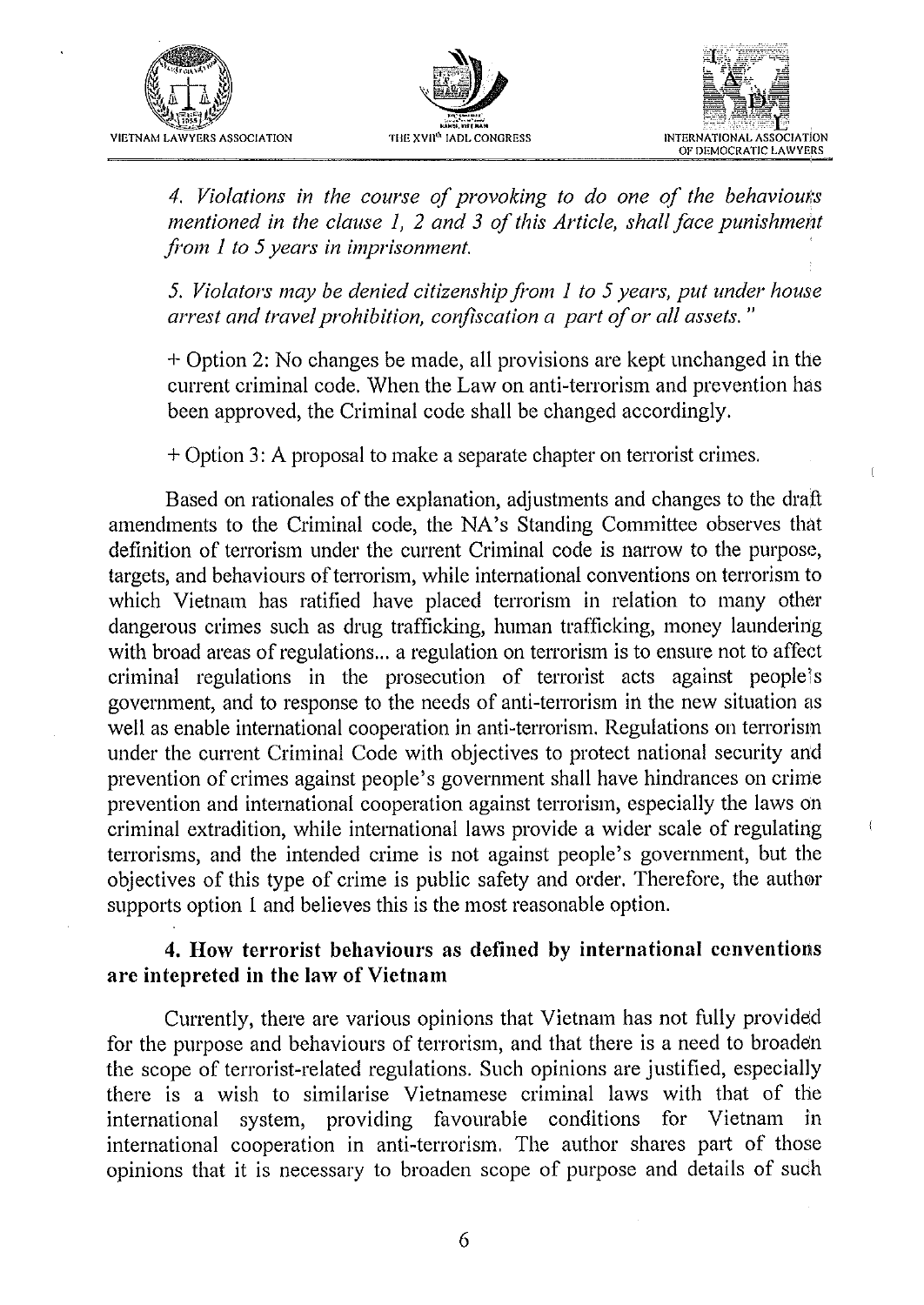![](_page_6_Picture_0.jpeg)

![](_page_6_Picture_1.jpeg)

![](_page_6_Picture_2.jpeg)

regulation, but it is also important to take into account the perception of the Party and State of Vietnam on anti-terrorism under the current legal conditions and the context of Vietnam.

The United Nations has approved 13 international conventions relating to terrorism prevention in which Vietnam has ratified 8 Articles. Those international conventions are focused on behaviours, including:

- Terrorist acts related to ships and aviation safety. According to Vietnam's criminal code, this type of behaviours can be prosecuted under the following behaviours: violation of aviation navigation (Article 216); the take-over of ships and aircraft (Article 221); Aircraft control in violation of navigation regulation of the Socialist Republic of Vietnam (Article 222).
- Terrorist behaviours related to the safety of maritime route and infrastructure on the continent banks. According to the Criminal Code, this type of behaviours can be prosecuted for: taking over ships and aircraft (Article 221); Control of marine vehicle in violation of maritime regulations of the Socialist Republic of Vietnam (Article 223); Destruction of materials, technical infrastructure of the Socialist Republic of Vietnam (Article 85); intended destruction of property (Article 143).
- Terrorist behaviours related to human lives, physical health and freedom of people. According to the Criminal Code of Vietnam, those behaviours can be prosecuted for: Murder (Article 93); Intentionaily causing injuries or destruction of physical health of other (Article 104).
- Terrorist behaviours related to the illegal use of dangerous and mass destruction weapons. According to the Criminal Code of Vietnam, those behaviours can be prosecuted for: production, transport, store. and trade or illegal possession of military supplies and vehicles (Article 230); production, stockpiling, transport, illegal use and trade of explosive (Article 232); production, stockpiling, transport, illegal use and trade of radiation (Article 233); production, stockpiling, transport, illegal use and trade of flammable and poisonous items (Article 238).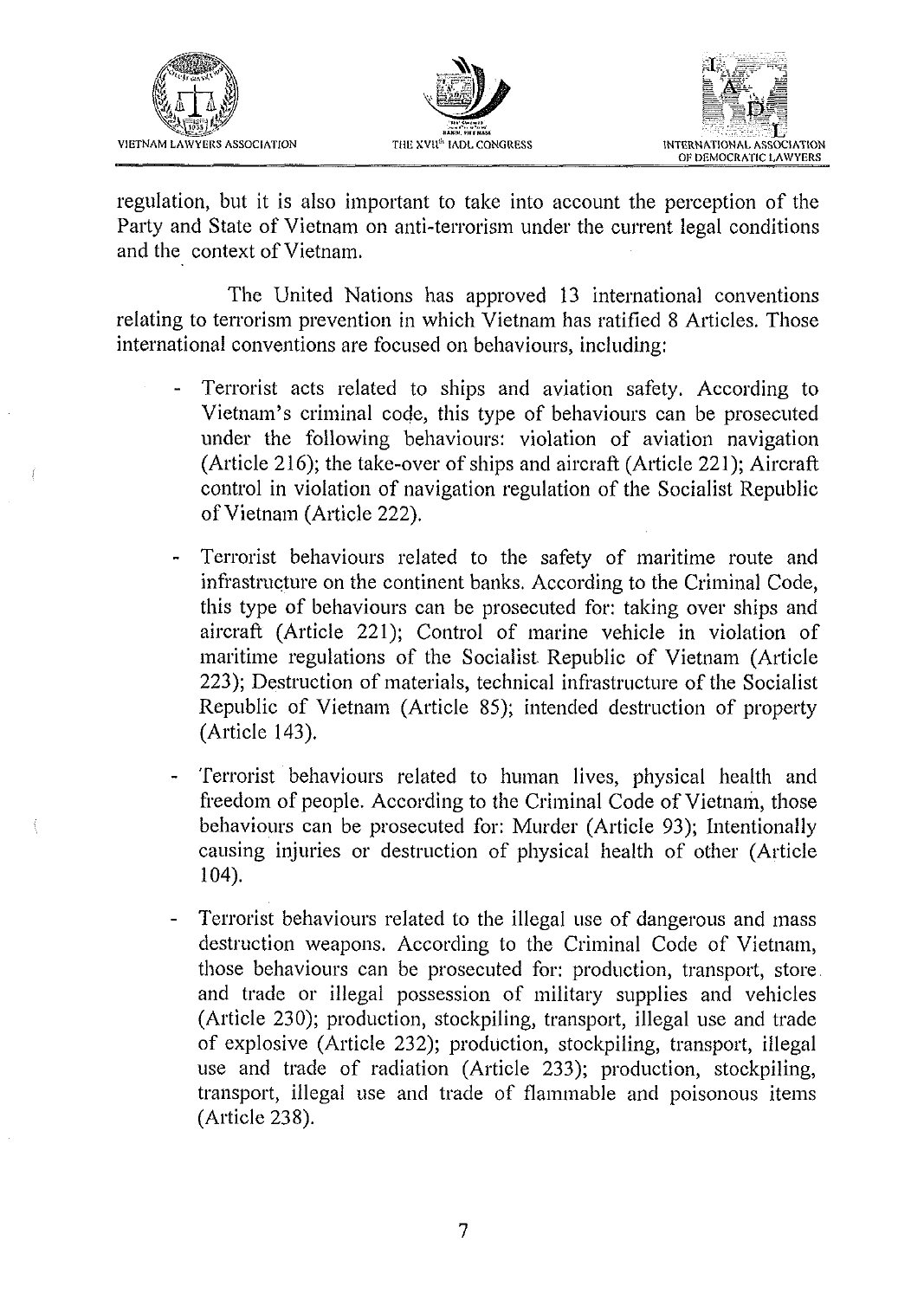![](_page_7_Picture_0.jpeg)

![](_page_7_Picture_1.jpeg)

![](_page_7_Picture_2.jpeg)

Ť

Terrorism sponsorship. According to the criminal law of Vietnam, this behavior can be prosecuted for the acts of terrorism (Article 84), arid can be undertaken for the same crime as complicity (Article 20).

The question now is when joining the international commitment, will Vietnam be able to direct criminal charges to the behaviours described in the international conventions and whether it is to 'localize' international regulatiods and mainstream into the legal system of Vietnam.

According to reports by judicial agencies of Vietnam, all terrorist or terrorist-oriented behaviours defined by international conventions and agreement to which Vietnam has ratified or joined, when happen in Vietnam, can be regulated by the current criminal code of Vietnam without any negligence.

# **5. Sponsorship of terrorism**

Currently the Criminal code of Vietnam does not provide for terrorist sponsorship. Acts of sponsoring terrorists, according to criminal law of Vietnam shall be considered as complicity. Vietnam's National Assembly is considering whether this should be clearly given in the criminal code, if yes, how to define it? This question is not yet answered as the National Assembly is having a debate and discussions about it.

Under the current Criminal Code there is a provision for 'complice' an'd this provision is in exchange with terrorist-related details. As defined by the law of Vietnam, complicity is when there are two or more people intentionally carny out the same crime. A complice is the one who does at least one of the following behaviours: masterminders, leaders, commander or invokers, deceivers, and force other to commit crimes; *enabling material or spiritual conditions for the commitment of crimes.* 

In the 1999 international Convention on the oppression of terrorist-related sponsorship, it provides that a person be considered a violator if he/she supplies or mobilise money under any form for such purpose or knows that part of the money shall be used and constitute a terrorist-related acts or other crimes with a terrorist purpose.

As we have observed, from the outset, the supply and mobilisation of money under any forms belonging to the behaviours of *enabling material and*  spiritual condition for the acts of terrorism. Subjectively, the object which take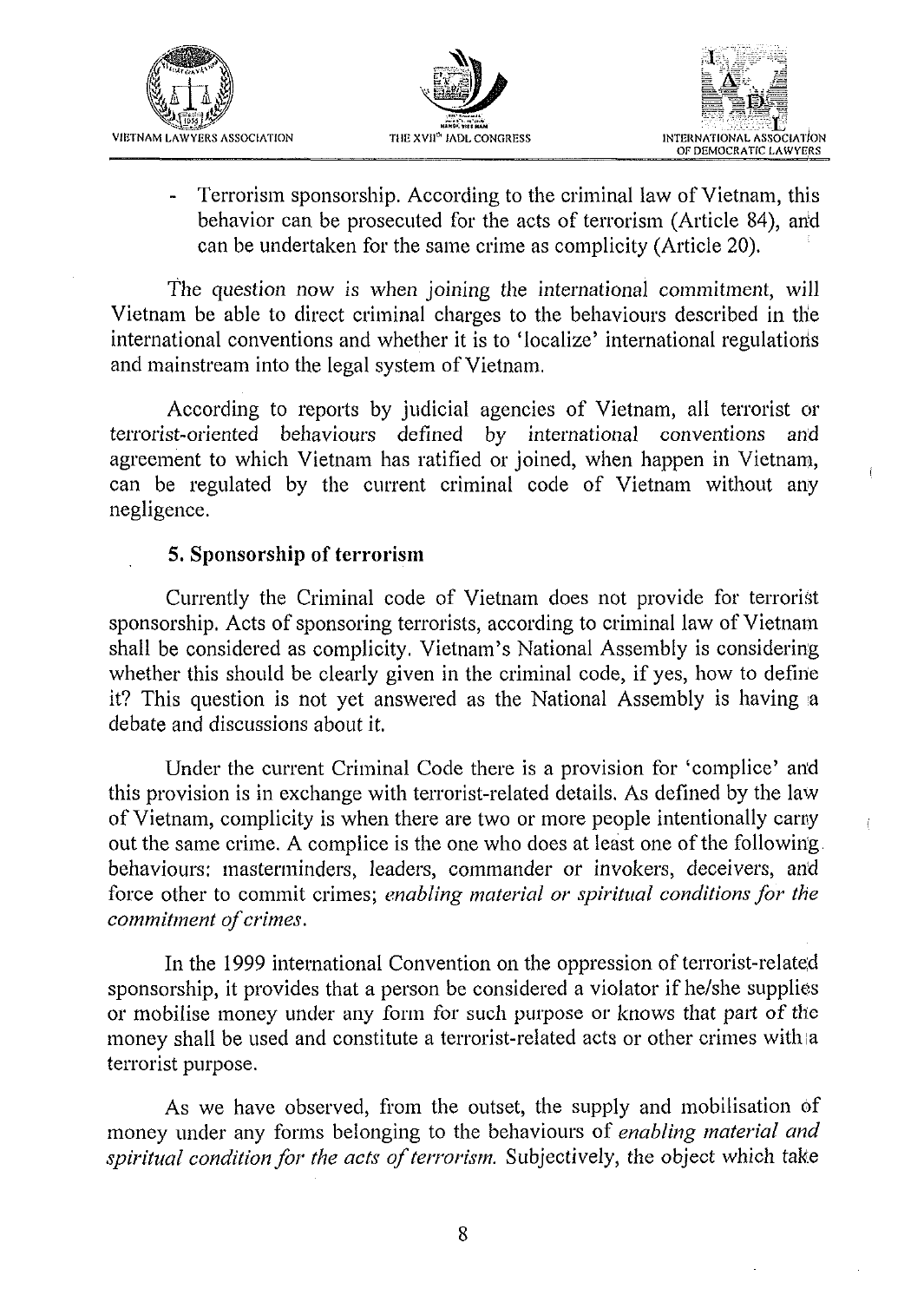![](_page_8_Picture_0.jpeg)

![](_page_8_Picture_1.jpeg)

![](_page_8_Picture_2.jpeg)

the terrorist acts with an intention knows that part of the sponsored money be used for terrorist purposes or other activities of terrorist nature. It also means that the person who wish to know or knows in advance how part of or the whole money to be sponsored shall be used, but decided to sponsor.

Therefore, sponsorship of terrorists as stated in the Convention is a in fact complice as defined by the criminal law of Vietnam. Anyone sponsoring terrorists shall be tried as complice of terrorism according to criminal law of Vietnam.